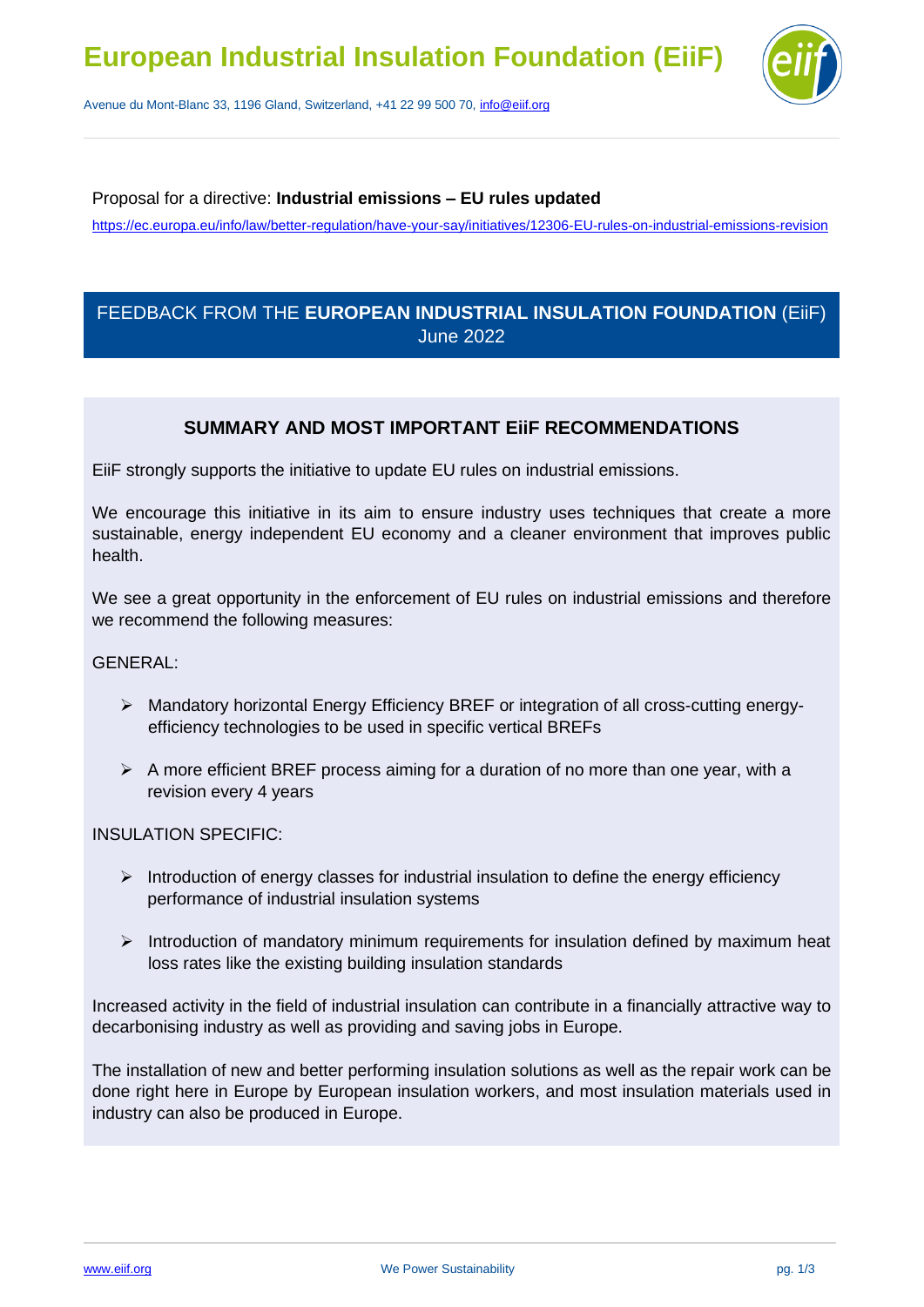

Avenue du Mont-Blanc 33, 1196 Gland, Switzerland, +41 22 99 500 70, [info@eiif.org](mailto:info@eiif.org)

# **EiiF FEEDBACK ON THE INCEPTION IMPACT ASSESSMENT**

### *IMPACT ASSESSMENT, PAGE 1, A. Context, problem definition and subsidiary check*

We fully support aiming for the requirement for industrial operators to use BAT. Our expertise lies in the specific field of industrial insulation, a cross-cutting BAT delivering multiple benefits to industry: process and safety needs, cost reductions, energy savings and emissions reductions needed for a transition to a low carbon industry and to make the EU less dependent on energy imports. Contrary to the building sector, the potential of industrial insulation remains untapped today, despite being urgently needed in order to reach the climate targets.

## *IMPACT ASSESSMENT, PAGE 2, B. Objectives and policy options: BREF process*

In our opinion, the duration of the general process for developing and reviewing BREFs is too long and too complex. The EE-BREF process took almost 6 years in total, and the revisions every 8 years have not taken place. Furthermore, the current BREF process makes it impossible to promptly introduce and apply innovations and younger best practices. A more efficient BREF process that enables industry to easily adopt new, innovative technologies would help create a more sustainable EU economy. We propose to aim for a process duration of no more than one year, with a revision every 4 years.

#### *IMPACT ASSESSMENT, PAGE 2, B. Objectives and policy options: EU legislation*

Mandatory minimum requirements for insulation defined by maximum heat loss rates, like the existing building insulation standards, must be introduced. With the VDI 4610 energy classes for industrial insulation already incorporated in the German DIN 4140 norm as a recommendation, an effective tool is now available. In addition, a TC 228 working group is currently working on the development of a European norm defining insulation energy classes.

#### *IMPACT ASSESSMENT, PAGE 2, C. Likely economic impacts*

The significant potential technical insulation offers remains untapped today even though the investment pays itself back very quickly, especially considering today's situation with the rising energy and CO<sub>2</sub> prices. The **EiiF Study 2021** analyses that 14 Mtoe of energy could be saved by improving insulation standards in industry, offering the potential to reduce EU's  $CO<sub>2</sub>$  emissions by 40 Mt every year. This potential is equivalent to the emissions of more than 20 million cars and the energy consumption of more than 10 million households.

## *IMPACT ASSESSMENT, PAGES 2–3, C. Likely social impacts*

2.500 TIPCHECK energy audits have been carried out so far and in all of them, social benefits resulting from insulation improvements were identified. Most commonly the benefits have to do with improved safety: reduced surface temperatures result in fewer accidents at work and wellmaintained insulation systems reduce the maintenance needs, and therefore, costs. Furthermore, temperatures that are more constant guarantee better product quality. In terms of benefits for staff, insulation improvements most often come with noise reduction, and more constant temperatures